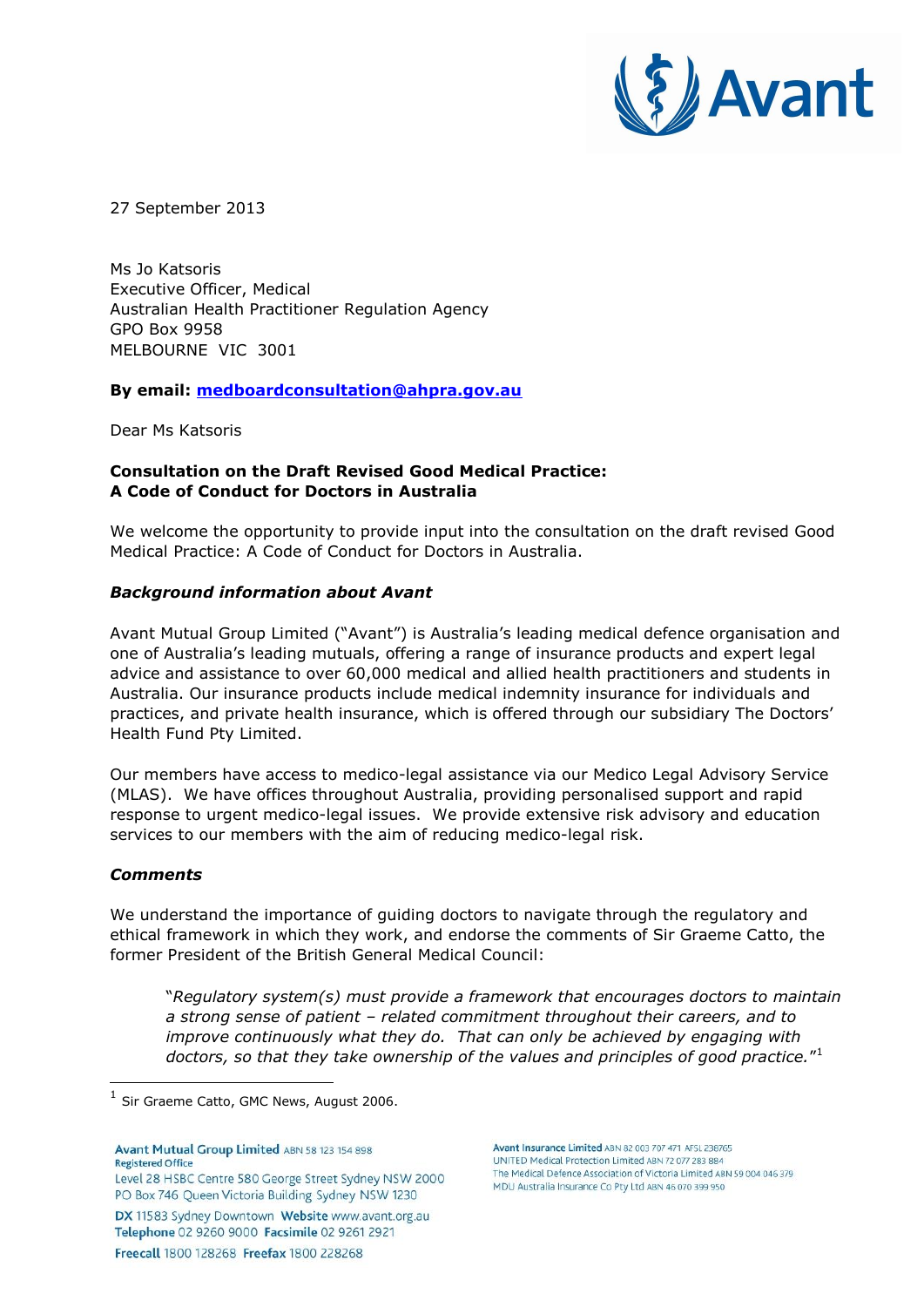

We believe that the Medical Board of Australia's Code of Conduct is an essential component of our regulatory framework in Australia, and has been successful in providing guidance to medical practitioners. As noted in its introduction, the Code sets out the standards of ethical and professional conduct that practitioners are expected to follow, and significantly, it meets current community values. Its language is clear, flexible and non-prescriptive, and the principles contained within it are relevant and sufficiently high level to allow it to be applied in a wide range of settings across the profession.

We have found it very useful in providing advice and assistance to our members, and we would like to congratulate the Medical Board on maintaining such a valuable code for medical practitioners.

We make three points in relation to the revised draft.

1. In our experience, many doctors need guidance and advice on where to find further detail on how to apply the high level principles contained in the Code in their practice. We recommend that in the Code there be more emphasis on doctors seeking advice from colleagues, medical indemnity insurers, colleges and other professional associations. We recommend that the second paragraph under section 1.3 be amended to add:

*"… issued by medical colleges and other professional bodies. Doctors are encouraged to seek the advice of colleagues, medical indemnity insurers, colleges and other professional bodies about conduct issues."*

2. We recommend draft 3.4.5 be amended as follows:

"*Ensuring that your use of social media is consistent with your ethical and legal obligations to protect patient confidentiality and in keeping with privacy obligations.*"

3. We recommend draft 3.10.2 be amended as follows:

"*Acting immediately to rectify the problem, if possible, including seeking any necessary help and advice which may include advice from your medical indemnity insurer.*"

Our proposed amendment is in response to the deletion in 3.10.5 which we fully accept.

Avant Mutual Group Limited ABN 58 123 154 898 **Registered Office** Level 28 HSBC Centre 580 George Street Sydney NSW 2000

PO Box 746 Queen Victoria Building Sydney NSW 1230 DX 11583 Sydney Downtown Website www.avant.org.au Telephone 02 9260 9000 Facsimile 02 9261 2921